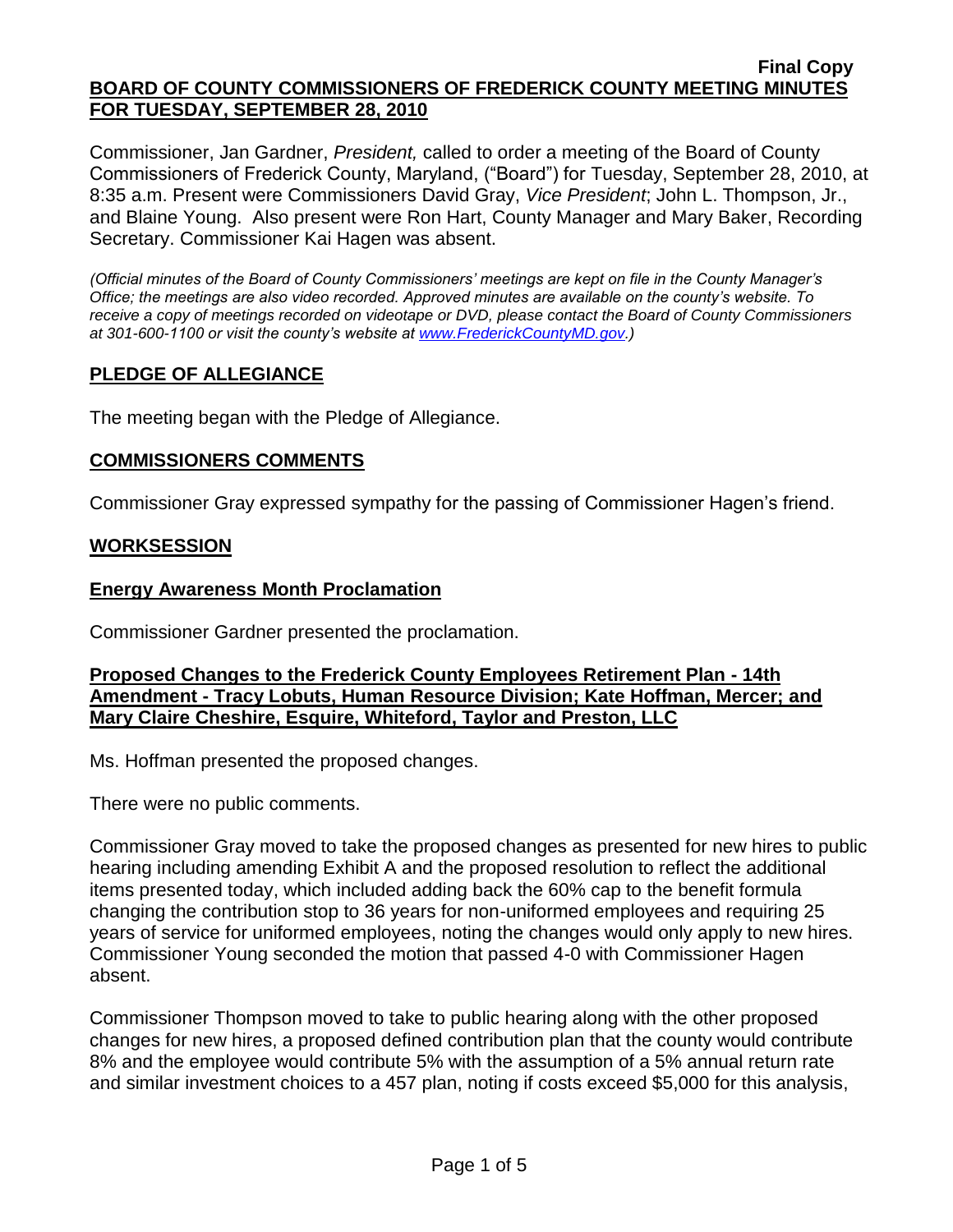staff was to not proceed. Commissioner Young seconded the motion that failed 2-2 with Commissioners Gardner and Gray opposed and Commissioner Hagen absent.

Commissioner Gardner passed the gavel to Commissioner Gray.

Commissioner Gardner requested staff bring back information about an evaluation for a defined contribution plan with more than one option such as a 4% / 8% versus 5% / 10% contribution plan also evaluating investment options using an average rate of return for a 457 plan. Ms. Hoffman was directed to provide a cost estimate for this analysis prior to starting for Board approval. Commissioner Young seconded the motion that passed 3-1 with Commissioner Gray opposed and Commissioner Hagen absent.

# **Proposed Changes to the Frederick County Employees Retirement Plan - 15th Amendment - Mary Claire Cheshire, Esquire, Whiteford, Taylor and Preston, LLC**

Ms. Cheshire presented the proposed changes.

There were no public comments.

Commissioner Gray moved to take the proposed recommendations as presented to public hearing. Commissioner Young seconded the motion that passed 4-0 with Commissioner Hagen absent.

## **Local Support for Payment in Lieu of Taxes for Homes for America for Emmitsburg Senior Housing - Jenny Short, Citizens Services Division**

Ms. Short and Dana Johnson, Vice President, HOMES for America, presented the proposal.

There were no public comments.

Commissioner Gray moved approval of staff's recommendations as presented including sending a letter of support to Secretary Raymond Skinner, Maryland Department of Housing and Community Development.

Commissioner Thompson requested this be conditioned upon an increase in real property tax for fiscal year 2012 and beyond to make up for the \$4,300 loss. The motion did not receive a second.

Commissioner Young moved to have the Town of Emmitsburg contribute 25% of the \$4,300 in order for Emmitsburg residents to have first priority; otherwise all Frederick County residents would have the same priority. The motion did not receive a second.

The main motion failed 2-2 with Commissioners Thompson and Young opposed and Commissioner Hagen absent.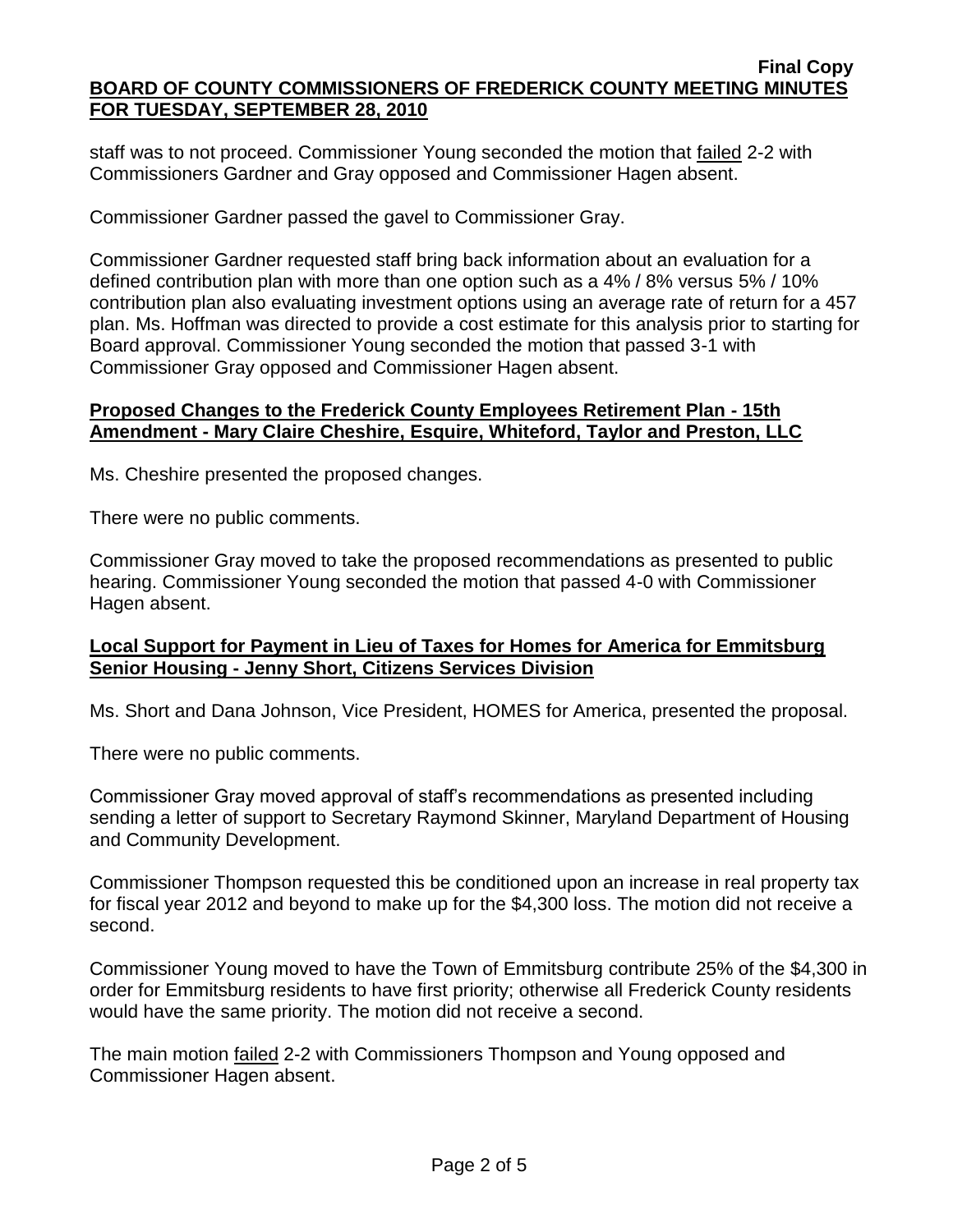This item was rescheduled for a vote on Thursday, September 30, 2010.

#### **COMMISSIONERS COMMENTS**

None.

#### **PUBLIC COMMENTS**

None.

#### **QUESTIONS - PRESS**

None.

## **CLOSED SESSION**

Commissioner Gray moved to proceed into closed session in accordance with Maryland Annotated Code State Government Article § 10-508(a)(3) To consider the acquisition of real property for a public purpose and matters directly related thereto. Commissioner Young seconded the motion that passed 4-0 with Commissioner Hagen absent.

#### **ADJOURN**

The meeting adjourned at 12:25 p.m.

Mary E. Baker Recording Secretary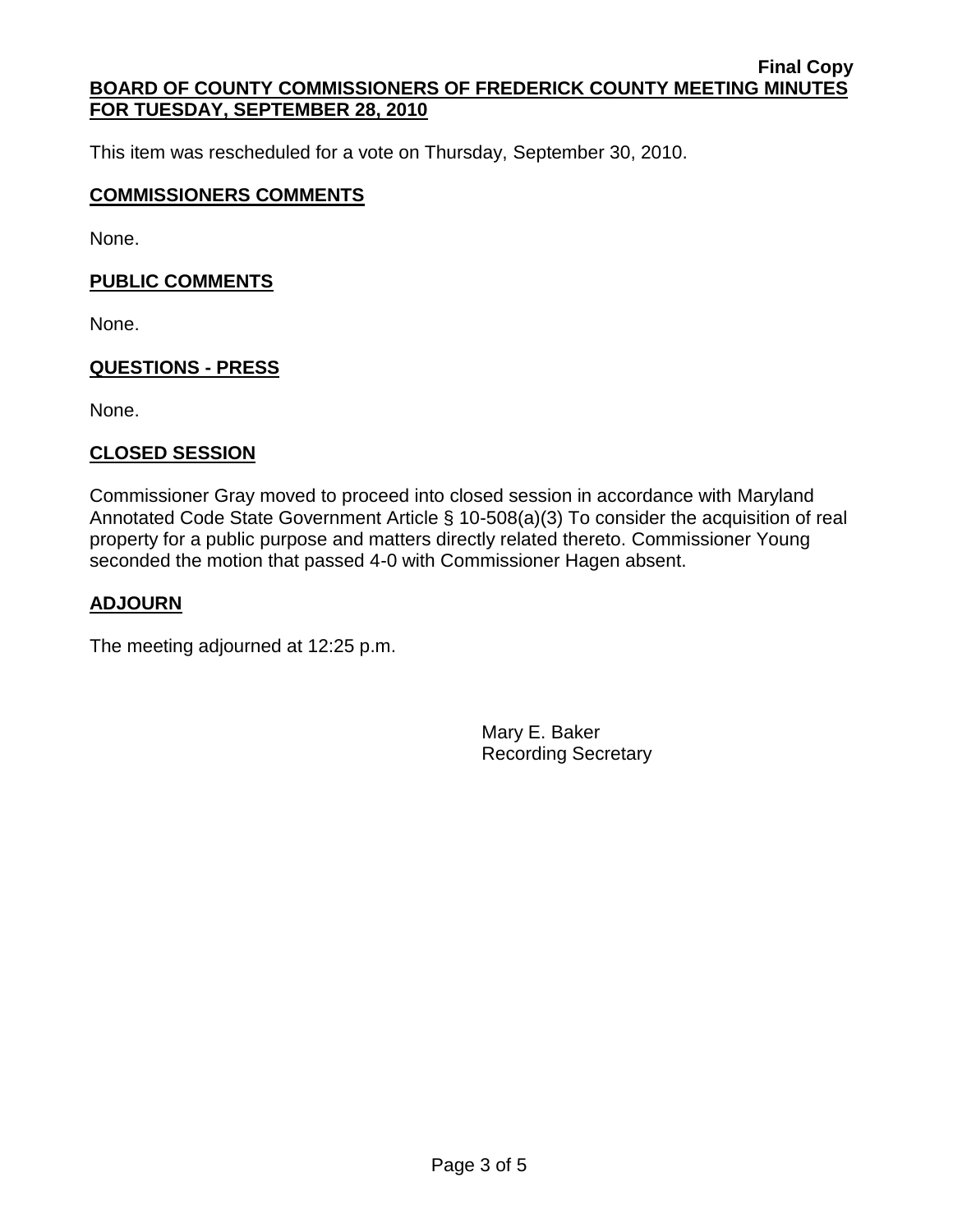# **FORM OF STATEMENT FOR CLOSING THE MEETING OF TUESDAY, SEPTEMBER 28, 2010**

# **STATUTORY AUTHORITY TO CLOSE SESSION**

#### **State Government Article §10-508(a):**

(3) To consider the acquisition of real property for a public purpose and matters directly related thereto.

#### **Motion:**

Commissioner Gray moved to proceed into closed session in accordance with Maryland Annotated Code State Government Article § 10-508(a)(3) To consider the acquisition of real property for a public purpose and matters directly related thereto. Commissioner Young seconded the motion that passed 4-0 with Commissioner Hagen absent.

#### **Time and Location:**

12:26 p.m. – Third Floor Meeting Room, Winchester Hall

#### **Topic to be Discussed:**

To discuss acquisition of property for a Division of Utilities and Solid Waste Management project.

> Mary Baker Recording Secretary